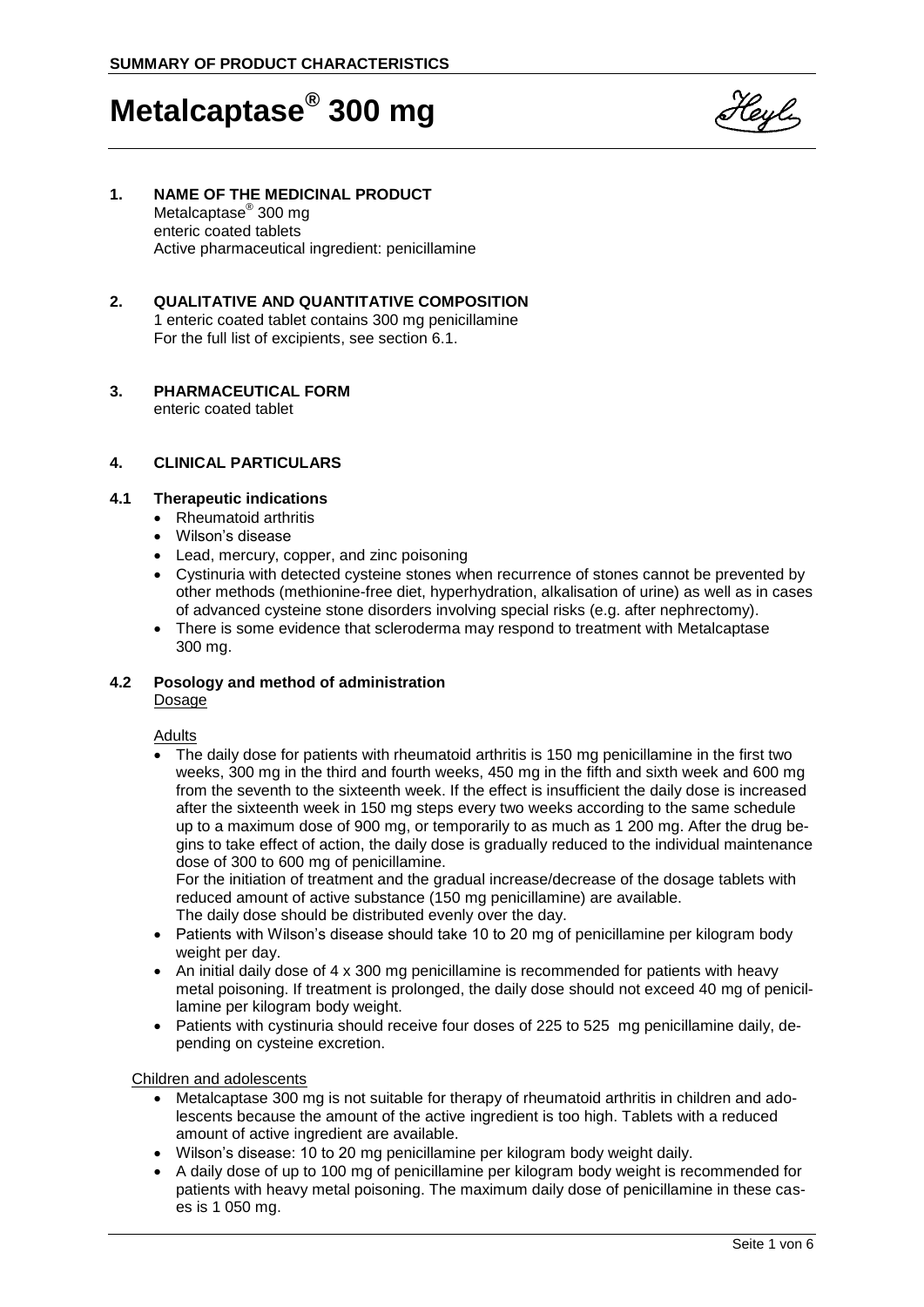

• Patients with cystinuria should receive 4 doses of 225 to 525 mg penicillamine daily, depending on cysteine excretion.

#### Method of administration

The drug should be taken on an empty stomach or one hour before or 2 to 3 hours after meals with generous amounts of liquids.

To preserve the gastric acid resistant coating, coated tablets must not be split or chewed.

Metalcaptase 300 mg therapy for rheumatoid arthritis can be discontinued entirely in the case of prolonged remission.

#### **4.3 Contraindications**

Metalcaptase 300 mg may not be used in the presence of:

- Hypersensitivity to the active pharmaceutical ingredient or to any of the excipients listed in section 6.1,
- Penicillin allergy,
- Renal injuries,
- Bone marrow disorders,
- Systemic lupus erythematodes (SLE) or evidence of antinuclear antibodies in higher titre levels,
- Parenchymal liver disorders,
- Simultaneous gold or chloroquine therapy.

#### **4.4 Special warnings and precautions for use**

Prior to Metalcaptase 300 mg treatment, analysis of the blood, urine, creatinine, serum transaminases, cholestasis parameters and neurological status is required to identify specific risks.

Blood counts (thrombocyte and leucocyte counts) and urine tests (for proteinuria and erythrocyte sedimentation) should be performed regularly during treatment, every one to two weeks initially and at a maximum interval of four weeks from the third month. If treatment must be discontinued owing to changes in the blood count or the urine findings, patients must still be monitored closely until the findings return to normal.

Serum transaminases and  $\gamma$ -GT should be monitored at four-week intervals.

The patient should be examined or queried every four weeks to ensure early detection of neurological complications.

Patients known to be prone to allergic reactions (hay fever, eczema, nettle rash, asthma attacks) require especially close monitoring.

#### Criteria for discontinuing Metalcaptase 300 mg treatment:

Confirmed proteinuria, creatinine exceeding 2 mg %, leucopenia below 3 000/mm<sup>3</sup>, drop in granulocytes below 1 500/mm<sup>3</sup>, thrombocytopenia below 120 000/mm<sup>3</sup> or a drop to 50 % of initial values, skin symptoms requiring clarification, eye-muscle paralysis, risk-relevant increases in ANA titres and an increase in the biochemical signs of cholestasis or an increase in transaminases.

#### **4.5 Interaction with other medicinal products and other forms of interaction**

Indomethacin can cause elevated penicillamine levels in the plasma.

In combination with azathioprine, Metalcaptase 300 mg tolerance is reduced.

Preparations containing iron should be taken at least two hours before or after Metalcaptase 300 mg. Taking them concurrently reduces penicillamine absorption (by as much as 70 %). The same applies to antacids containing magnesium or aluminium and to sucralfate.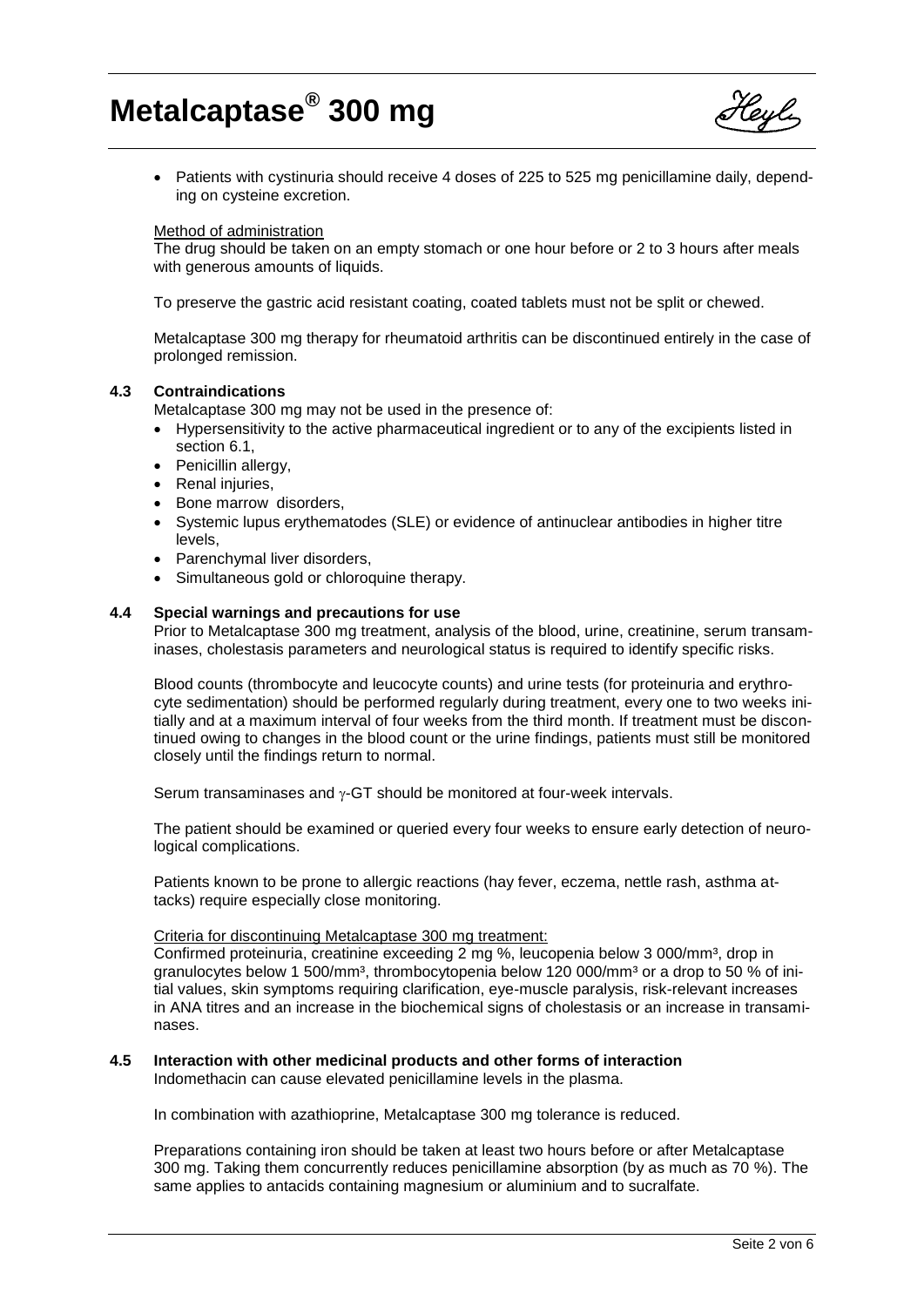

Prolonged Metalcaptase 300 mg therapy may lead to a deficiency of vitamin  $B<sub>6</sub>$  making supplements (80 to 160 mg per day) necessary.

Therapy with preparations containing gold in the prehistory of patients undergoing penicillamine treatment increases the risk of bone marrow injury.

Concurrent therapy with cytotoxic drugs, phenylbutazone or oxyphenbutazone increases the risk of bone marrow and kidney injury.

#### **4.6 Fertility, pregnancy and lactation**

Effective contraceptive measures should be ensured when treating women of child-bearing age. Metalcaptase 300 mg may not be used to treat rheumatic arthritis during pregnancy. For other diseases, treatment with Metalcaptase 300 mg should only be continued if no other therapy with a better benefit/risk ratio in this regard is available.

Nursing should be discontinued during treatment with Metalcaptase 300 mg (see also section 5.3d, "Reproductive toxicity").

**4.7 Effects on ability to drive and use machines** None known so far.

#### **4.8 Undesirable effects**

Metalcaptase 300 mg treatment entails many side effects, some of them severe. The following frequency details are used as a base for the assessment of the side effects:

| Very common $(21/10)$       |
|-----------------------------|
| $(≥ 1/100$ to < 1/10)       |
| $(≥ 1/1 000$ to < 1/100)    |
| $(≥ 1/10 000$ to < 1/1 000) |
| (< 1/10 000)                |
|                             |

Blood and lymphatic system disorders

Common bone marrow disorders (leucopenia, thrombocytopenia, aplastic anaemia), involving the danger of agranulocytosis and even panmyelopathy. Very rare Disregarding of damage to the bone marrow can be fatal in isolated cases, although a benign outcome can usually be expected if side effects are detected early and the therapy is immediately discontinued.

#### Immune system disorders

| skin symptoms, mostly allergic in nature (various forms of exanthema, erythe-   |
|---------------------------------------------------------------------------------|
| ma, urticaria, papulohaemorrhagic skin lesions, purpura), on rare occasions ac- |
| companied by fever.                                                             |
|                                                                                 |

Uncommon myasthenic syndrome (mainly ocular myasthenia) and the clinically latent humoral antinuclear antibody syndrome as an indication of the risk of induction of autoimmune disorders.

Very rare systemic lupus erythematodes.

Metabolism and nutrition disorders

Very common generally harmless gustatory disorders that can be reversed by reducing the dosage or discontinuing treatment (from hypogeusia to ageusia). Very rare intrahepatic cholestasis, increased formation of insulin antibodies.

Only a few isolated case reports have referred to significant effects on the blood sugar level, however.

# Nervous system disorders

Very rare neuritis nervi optici. It should be noted that neurological symptoms may be aggravated (irreversibly in some cases) when patients with Wilson's disease are treated. If this occurs, penicillamine therapy should be discontinued.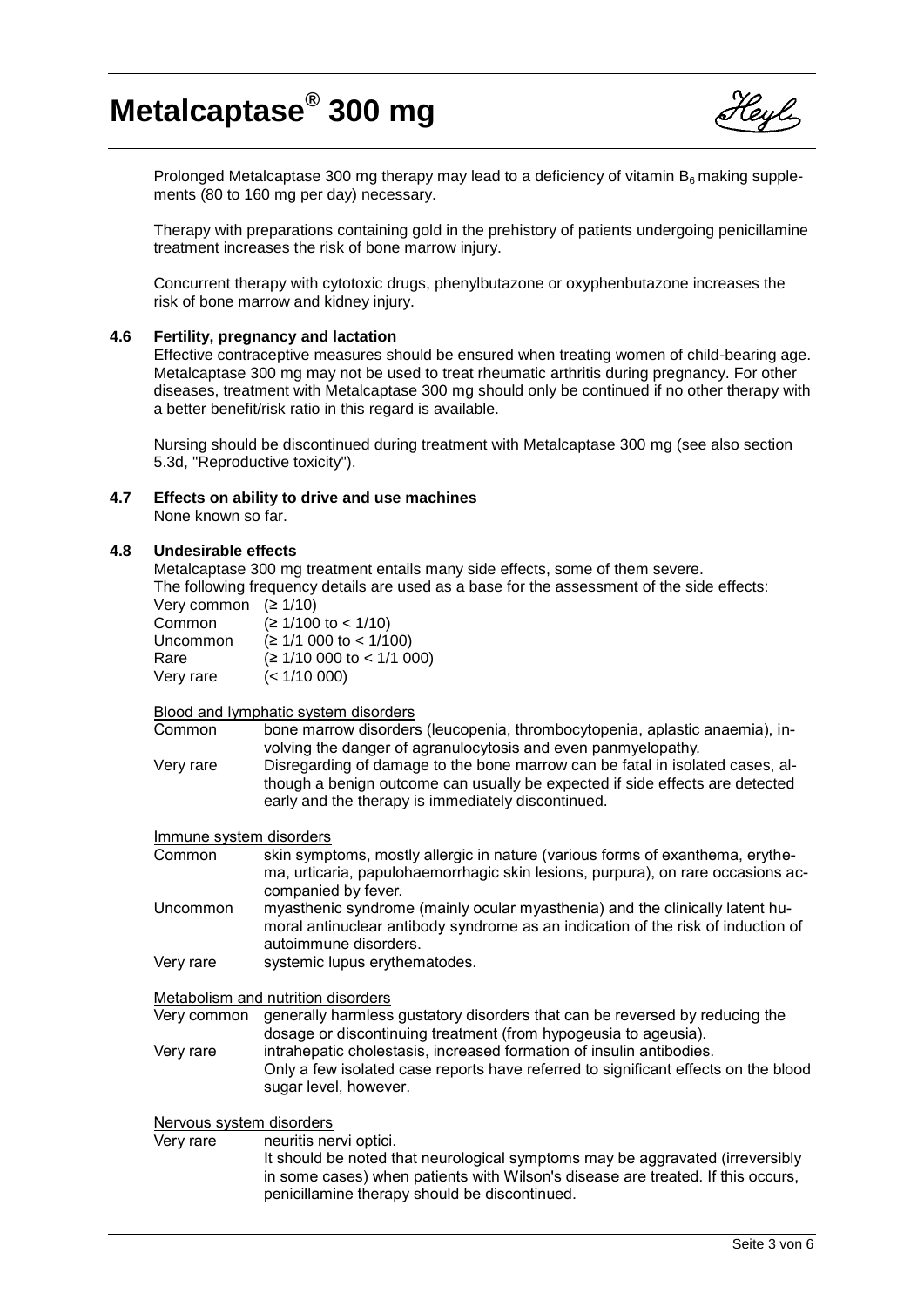

| Very rare                                             | Respiratory, thoracic and mediastinal disorders<br>reversible pulmonary infiltrates, chronic progressive lung mutations (comparable<br>to fibrosing alveolitis)                                                                                                          |  |
|-------------------------------------------------------|--------------------------------------------------------------------------------------------------------------------------------------------------------------------------------------------------------------------------------------------------------------------------|--|
| Gastrointestinal disorders                            |                                                                                                                                                                                                                                                                          |  |
| Very common<br>Uncommon<br>Very rare                  | gastric intolerance, loss of appetite, nausea, retching, less often diarrhea<br>gastric or intestinal bleeding.<br>provocation of ulcerous colitis.                                                                                                                      |  |
| Skin and subcutaneous tissue disorders                |                                                                                                                                                                                                                                                                          |  |
| Common                                                | mucosal complications (buccal or lingual ulceration)                                                                                                                                                                                                                     |  |
| Very rare                                             | Disregarding damage to skin (pemphigus) can be fatal in isolated cases, al-<br>though a benign outcome can usually be expected if side effects are detected<br>early and the therapy is immediately discontinued.                                                        |  |
| Very rare                                             | pseudoxanthoma elasticum, elastosis perforans serpiginosa or lichen planus.<br>Blunt injuries to the skin of patients receiving high doses may cause blood blis-<br>ters at the pressure or contusion site which later form papules or plaques.<br>Hirsutism, hair loss. |  |
| Very rare                                             | Xanthochromia of the nails.                                                                                                                                                                                                                                              |  |
| Musculoskeletal, connective tissue and bone disorders |                                                                                                                                                                                                                                                                          |  |
| Very rare                                             | polymyositis, dermatomyositis.                                                                                                                                                                                                                                           |  |
| Renal and urinary disorders                           |                                                                                                                                                                                                                                                                          |  |
| Common                                                | Proteinuria, sometimes accompanied by haematuria, as a symptom of kidney<br>damage (immunocomplex nephritis). It can develop into a nephrotic syndrome<br>at any time.                                                                                                   |  |
| Very rare                                             | Disregarding of damage to the kidneys can be fatal in isolated cases, although<br>a benign outcome can usually be expected if side effects are detected early and<br>the therapy is immediately discontinued.                                                            |  |

Reproductive system and breast disorders

Very rare mammary enlargement after sustained treatment.

#### Investigations

Testing for ketone bodies (nitroprusside test) may yield false positive results.

#### Surgical and medical procedures

Metalcaptase 300 mg therapy should be interrupted in patients undergoing surgery because of the possible influence on collagenous and elastic tissue, or the dose should be reduced six weeks prior to major surgery and kept low until wound healing is completed.

#### **Reporting of suspected adverse reactions**

Reporting suspected adverse reactions after authorisation of the medicinal product is important. It allows continued monitoring of the benefit/risk balance of the medicinal product. Healthcare professionals are asked to report any suspected adverse reactions to Bundesinstitut für Arzneimittel und Medizinprodukte, Abt. Pharmakovigilanz, Kurt-Georg-Kiesinger Allee 3, D-53175 Bonn, Website: www.bfarm.de.

#### **4.9 Overdose**

No case of overdose has been reported. A single acute accidental or intentional overdose therefore requires no special action apart from gastrolavage. If penicillamine has already been absorbed, excretion can be accelerated by forced diuresis or dialysis.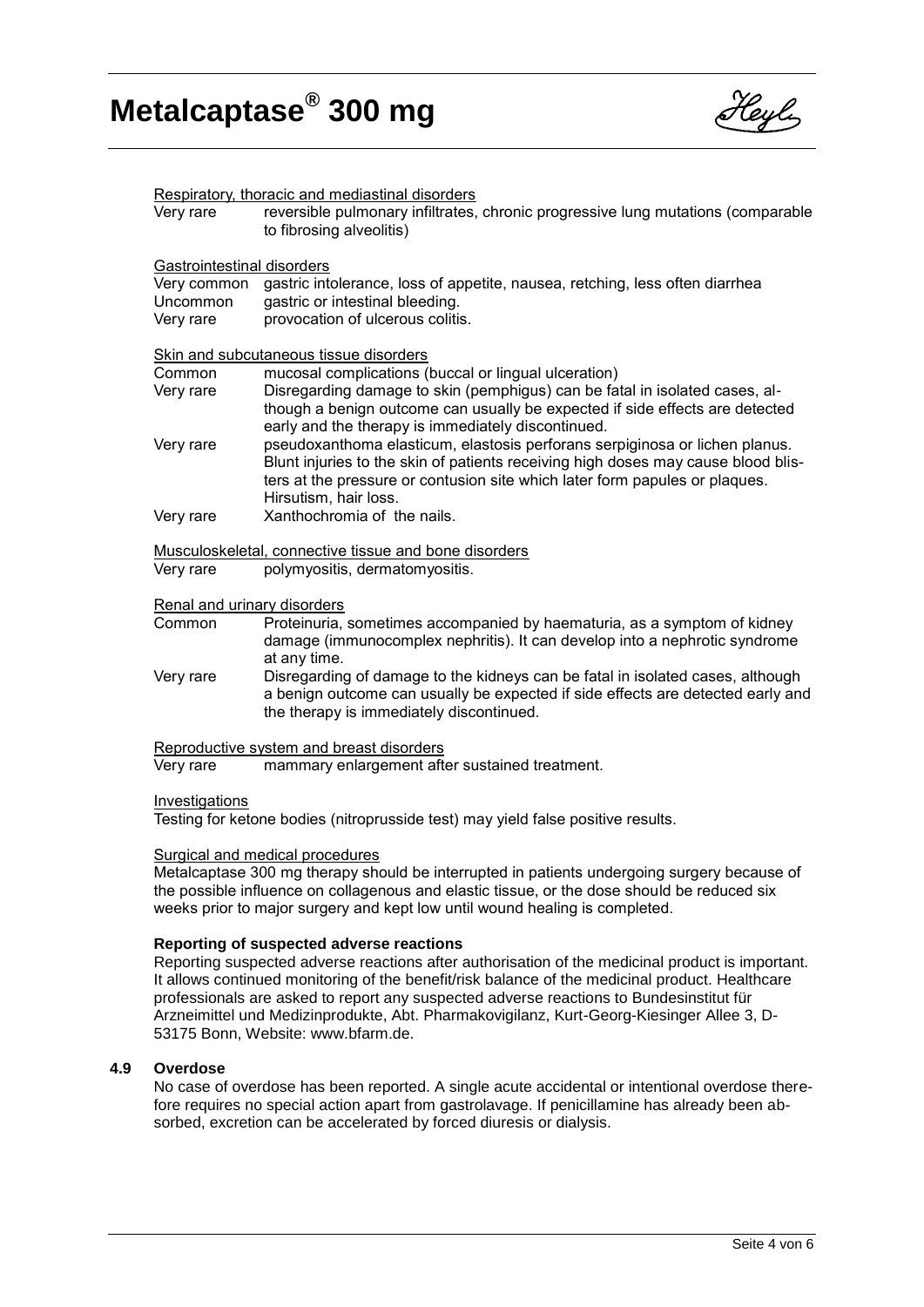

### **5. PHARMACOLOGICAL PROPERTIES**

#### **5.1 Pharmacodynamic properties**

Antirheumatic, antidote to heavy metal poisoning.

Pharmacotherapeutic group: Specific antirheumatic, ATC code: M01CC01

Penicillamine is a chelating agent. The free electron pairs of nitrogen and sulphur in combination with the COOH group serve to bind the heavy metals. (Treatment of heavy metal intoxication and Wilson's disease). Penicillamine leads to the cleavage of autologous disulphide. This can result in gradual dissolution of cysteine stones in cystinuria patients.

Long-term therapy with penicillamine can modify the course of rheumatoid arthritis even to the point of remission. The mode of action has not been adequately explained. In animal experiments, inflammation models have shown no effect. Its potency may be due to an immunosuppressive effect (reduction of T-lymphocytes in synovial tissue).

#### **5.2 Pharmacokinetic properties**

Penicillamine is absorbed only incompletely (40 to 50 %) when administered orally. Maximum blood levels are reached after one to two hours. For the most part penicillamine is present in plasma as a disulphide or mixed disulphide together with cysteine. It is excreted almost exclusively through the kidneys in the form of penicillamine disulphide, cysteine-penicillamine disulphide and, in small amounts, as S-methyl penicillamine. The terminal elimination half-life is four to six hours.

#### **5.3 Preclinical safety data**

a) Acute toxicity see section 4.9 .overdose"

#### b) Chronic toxicity / subchronic toxicity

In studies of the chronic toxicity of penicillamine, toxic effects were observed in rats (dose: 540 mg/kg body weight) and dogs (dose: 240 mg/kg body weight) in the form of proteinuria, glomerulonephritis and skin changes.

#### c) Mutagenic and carcinogenic potential

In vitro studies have indicated that penicillamine has a clear mutagenic effect. This finding has not been confirmed yet by in vivo studies in animals and humans. However induction of mutations by long-term, high-dose administration of penicillamine cannot be ruled out.

No long-term studies of the drug's tumour-generating potential in animals are available.

#### d) Reproductive toxicity

Penicillamine is embryotoxic in rats and mice, and in high doses it produces teratogenic effects in the skeleton and organs of rats. Several cases of connective tissue defects have been described in humans and traced to the interaction of penicillamine with collagens and elastin. Central nervous system injuries have also occurred. Although no connection between deformity and dose has been demonstrated with certainty, daily doses exceeding 500 mg should be avoided in pregnant women if possible.

It is not known whether penicillamine passes into human milk.